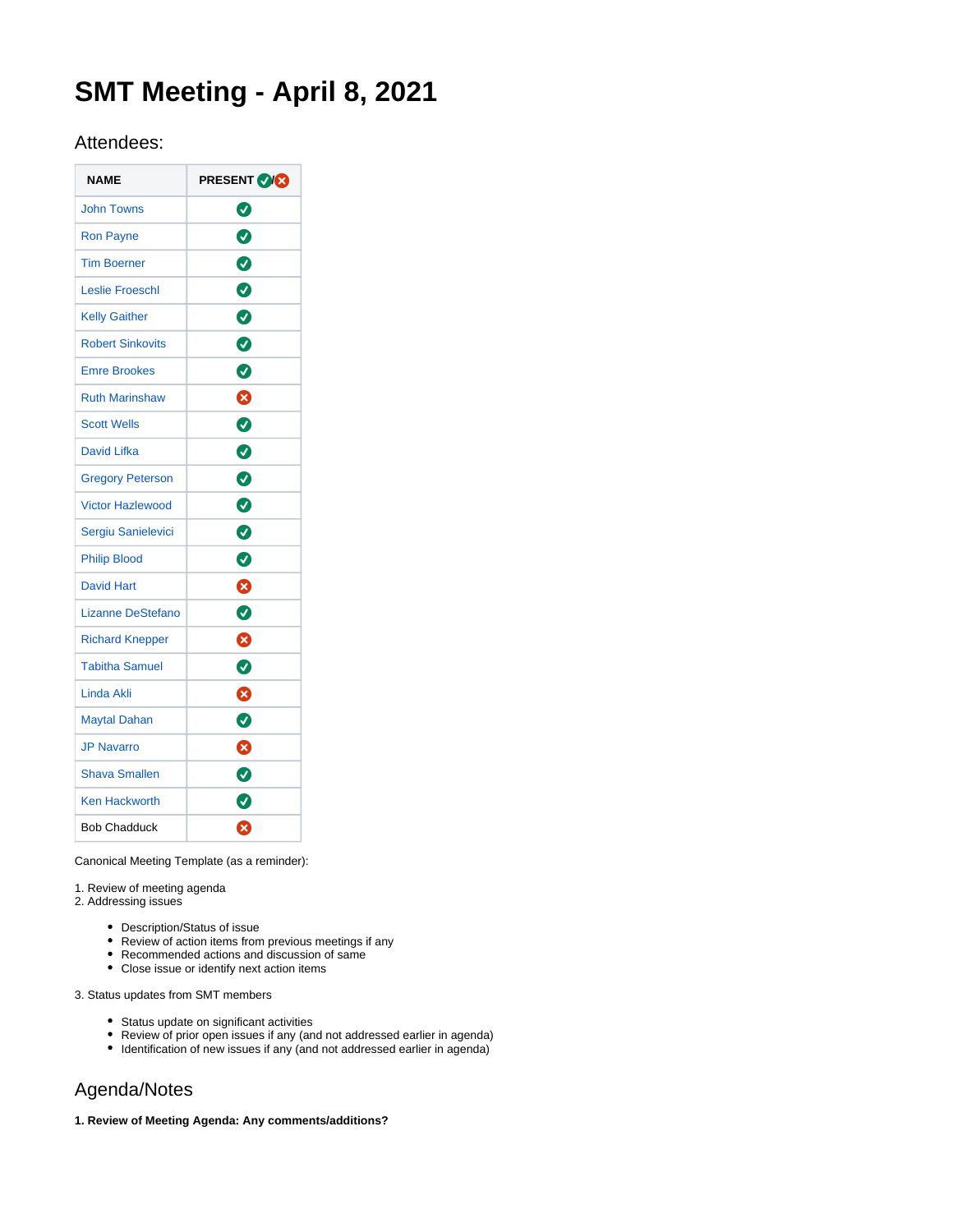# **2. XSEDE2 Reporting [\(Leslie Froeschl\)](https://confluence.xsede.org/display/~lfroesch)**

# Previously:

- Previous discussion archived: [SMT Meeting February 25, 2021](https://confluence.xsede.org/display/XT/SMT+Meeting+-+February+25%2C+2021)
- (3/25) L3s should be finalizing submission of PY11 planning text to PMs. L2 deadline for final text is next Wednesday 3/31. Annual report process will start May 1.

### Discussion:

- Wrapping up PY11 plan today.
- XAB: Friday April 16 10am-1pm CT; Slides due by end of day TODAY (with questions for XAB feedback). Please place them here: [https://drive.](https://drive.google.com/drive/u/3/folders/1Cm7K7KajAIjJKaoTZcGIfMKloVS3720e) [google.com/drive/u/3/folders/1Cm7K7KajAIjJKaoTZcGIfMKloVS3720e](https://drive.google.com/drive/u/3/folders/1Cm7K7KajAIjJKaoTZcGIfMKloVS3720e).
- Requested SP Forum volunteers to sign up to review/provide feedback to an L2 of their choosing. Sent reminder today and hope to get at least one reviewer for each L2 area. L2s: please send Leslie a few times you could do a 30-min call with these folks in the next couple weeks.
- Annual report process will start May 1.

# Decisions:

# **3. XSEDE2 Spin-Down Date [\(John Towns](https://confluence.xsede.org/display/~jtowns) )**

# Previously:

- (3/25) Added to agenda
- If we go a long time without knowing who the successor is, there will come a point that we'll have to start ramping down. Trying to understand if there is a date that we will start shutting things down & won't be able to start back up without reasonable amount of effort or that there wouldn't be enough funded time to bring back. At which point transition becomes unavailable.
- Survey of all services–some don't have mapping to the new plan. 3 month timeframe has been discussed to notify users that there isn't a direct mapping.
- What to do about XDCDB as it holds everything together. Down time for XDCDB will be significant.
- Issue shut down command to all servers on  $8/31/22$  with hope that they can be brought back up.
- Need to communicate across the project for PY11 planning and to successor awards so they know what the drop dead date is.
- Could be awkward in allocations. Allocations could be made and then nothing to give them. Mitigation plan for this.
- When to stop offering ECSS: ECSS has discussed this and is working on language re. how they'll explain this. Possibly March 2022.
- Potential staff volatility towards end of award.
- Should be discussed in the PY11 plan. This is a good topic to get input from XAB on.

# Discussion:

- Each L2 try to figure out latest date you would need to spin things down, process for spinning down, date of no return (latest date you wouldn't be able to start back up).
- Do this exercise with your L2 managers.
- Plenty of work to do between now and end of project so shouldn't be characterized as negative.
- How challenging is this for the L2s? How much time is needed?
	- ECSS: have been discussing this. Will be reflected in questions posing to XAB. Shouldn't be challenging to draft a timeline that indicates that final XRAC that ECSS will take allocations. Should be able to have this by next SMT meeting.
		- XCI: Will need to align with RAS re. allocations, esp re. onboarding new SPs.
	- Ops: need to think about each of the services, how complicated to spin back up. Should be able to provide update at next SMT
	- RAS: Question posed to Bob Chadduck re. XRAC at end of project to confirm that they want to proceed with that meeting since any allocations made would need to be transitioned to new award. A lot of risk involved in that meeting since we don't know who will take it over. Not sure how smooth the handover would be given lack of staff funding for RAS after 8/31. Waiting on answer to this. RAS is committed to helping to make it work one way or other, but that could be non-trivial.

#### Decisions:

• All L2s should have something sent to the [leadership@xsede.org](mailto:leadership@xsede.org) email list by Wednesday, April 21.

#### **4. Approval of revised allocation policies [\(David Hart](https://confluence.xsede.org/display/~davidlh) )**

# Previously:

- (3/25) Added to agenda
- See the [current draft of the updated policies here.](https://urldefense.com/v3/__https:/docs.google.com/document/d/1vyJ_33l2-DmOSMCveeGQqxIFyYrvFsnjyIOs-lhaxEo/edit*heading=h.mtuv0udqfxsk__;Iw!!DZ3fjg!pIMn1oLQB5C4F3BeFKvUrFxjyn3CZR5Dt60d1rJ1DbmjMeqY_xV3FxfVt3vjtCigST4$)
- Plan to vote at next meeting or by email.

# Discussion:

• Bob S. added comment to the doc re. suggestion that Dave adds a sentence to the "Eligibility of allocation requesters" section so that folks who meet special eligibility requirements are encouraged to go to the appendix. Otherwise he approves.

# Decisions:

- New policy is approved.
- **5. Approval of Stony Brook as L2 SP and Bridges2 as L1 SP ([Ron Payne](https://confluence.xsede.org/display/~rpayne) )**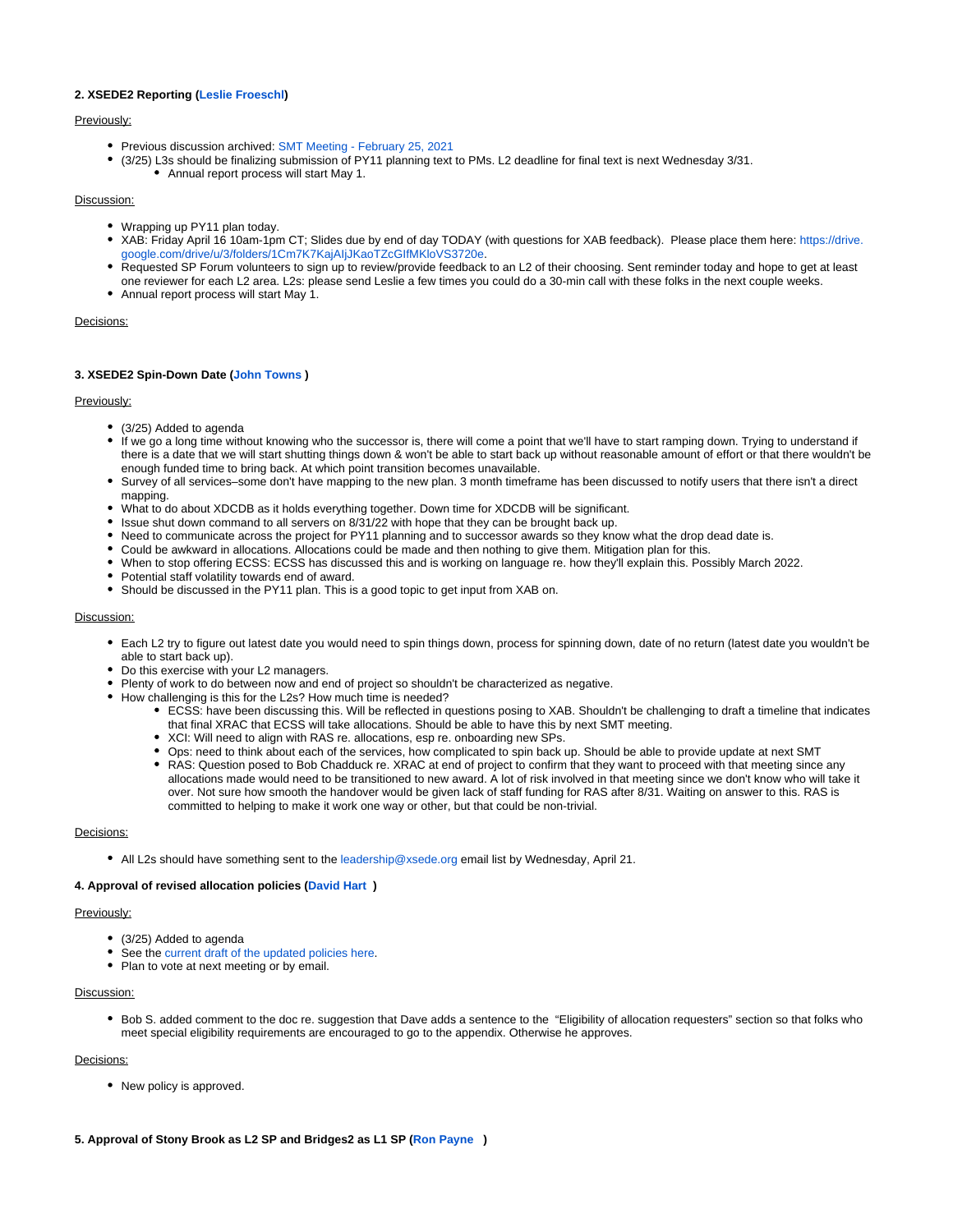# Previously:

- (4/8) Added to agenda
- Letters sent by email.

# Discussion:

• Suggestion from Bob S: Vote to approve. The only minor change I might suggest is that PSC state explicitly that 90% of the capacity of each resource type (CPU, GPU, Extreme memory) comprising Bridges2 will be allocated through XSEDE.

# Decisions:

- Subject to edit of letter per Bob's suggestion, both SPs are approved.
- Sergiu to send updated letter from PSC to reflect the above change.
- Ron will send acceptance letters.

# **6. Fluid Numerics [\(Tabitha Samuel](https://confluence.xsede.org/display/~tsamuel) )**

# Previously:

- (4/8) Added to agenda
- Initial discussion indicated concerns about them being a commercial entity. See notes from that discussion at [SMT Meeting February 11, 2021.](https://confluence.xsede.org/display/XT/SMT+Meeting+-+February+11%2C+2021)
- Letter from Fluid Numerics was sent by email on Feb. 5 (Leslie reforwarded to email list today).

# Discussion:

- Concern about them using as a marketing tool for their services. Need to understand their expectations re. what they would contribute & receive.
- Might be interesting to entertain what it would look like to allocate commercial cloud services. Could be partner in exploring that space (understanding there are many risks).
- Not clear if what they're offering is at cost or not. They need to understand that our SPs offer their services at no cost.
- Does this involve any pilot work for XSEDE? We're in process of ramping down, so do we want to spin up a pilot? They didn't propose a pilot.
- What is an analog to Fluid Numerics? HDF? not formally associated with a university. Feels like a similar type of org.
- Affiliate member of COVID consortium, and they've offered their service for free to that. Not sure if they will offer to XSEDE for free as well.
- As an L3 they wouldn't need to provide anything. Just need to fill out what they have available. Rules don't say that it has to be only things that are free. Lets the community know it's available.
- Should we have special rules for commercial entities? Is there a reason we shouldn't allow a commercial entity to participate?
	- Don't want them to leverage their SPF position to grow their business/scrape contact info
		- Haven't put constraints on this in our SPF policies re. limitations
		- NSF allowing grants to write these kinds of services into their budgets & expect national allocations process to be able to allocate these kinds of things. Don't see why XSEDE can't start moving towards this.
		- As long as they understand this is a technical interaction–not a marketing tool for them. As long as they agree to this, we should explore it.

#### Decisions:

- Need clarification from Fluid Numerics re. uncertainties. [Ron Payne](https://confluence.xsede.org/display/~rpayne)to send request for clarification.
	- What would they offer to community for no cost? Under what terms/costs would they offer things to the community?
		- They should describe themselves as a fee-for-service entity if there is some cost associated so people understand. No need to outline price structure.
		- Be clear we expect them not to use this as a marketing tool. No explicit marketing opportunities here. This is a technical engagement– not marketing opportunity.
		- What value they bring to the community and what they expect to get out of the participation?
- Decision will be made pending receipt of this clarification.

# **Around the call up**

#### Follow this basic outline:

- Status update on significant activities
- Review of prior open issues if any (and not addressed earlier in agenda)
- Identification of new issues if any (and not addressed earlier in agenda)
- $\bullet$  Identification of recent improvements implemented

# Updates from SMT members:

- PI (John/Ron) -
	- NSF is aware at some point we will stop taking requests for ECSS support and that ECSS & CEE will be spinning down. Are there other things we should ask NSF for guidance on? Send John a note on anything you think he should take to NSF.
	- PY11 plan looks pretty good but don't see anything related to "in light of recently approved blueprint doc, making the following adjustments." If people have made adjustments, those haven't been called out. Are we changing anything based on the blueprints?
		- ECSS: Yes: continue to focus on connecting with orgs that align with ECSS given that it won't continue.
		- Ops: called out that they're looking for how they'll be collaborating with future awards.
		- People should consider this more.
- $\bullet$  Tim

• No update

- CEE (Kelly) -
- No update
- ECSS (Bob S/Phil/Sergiu) -